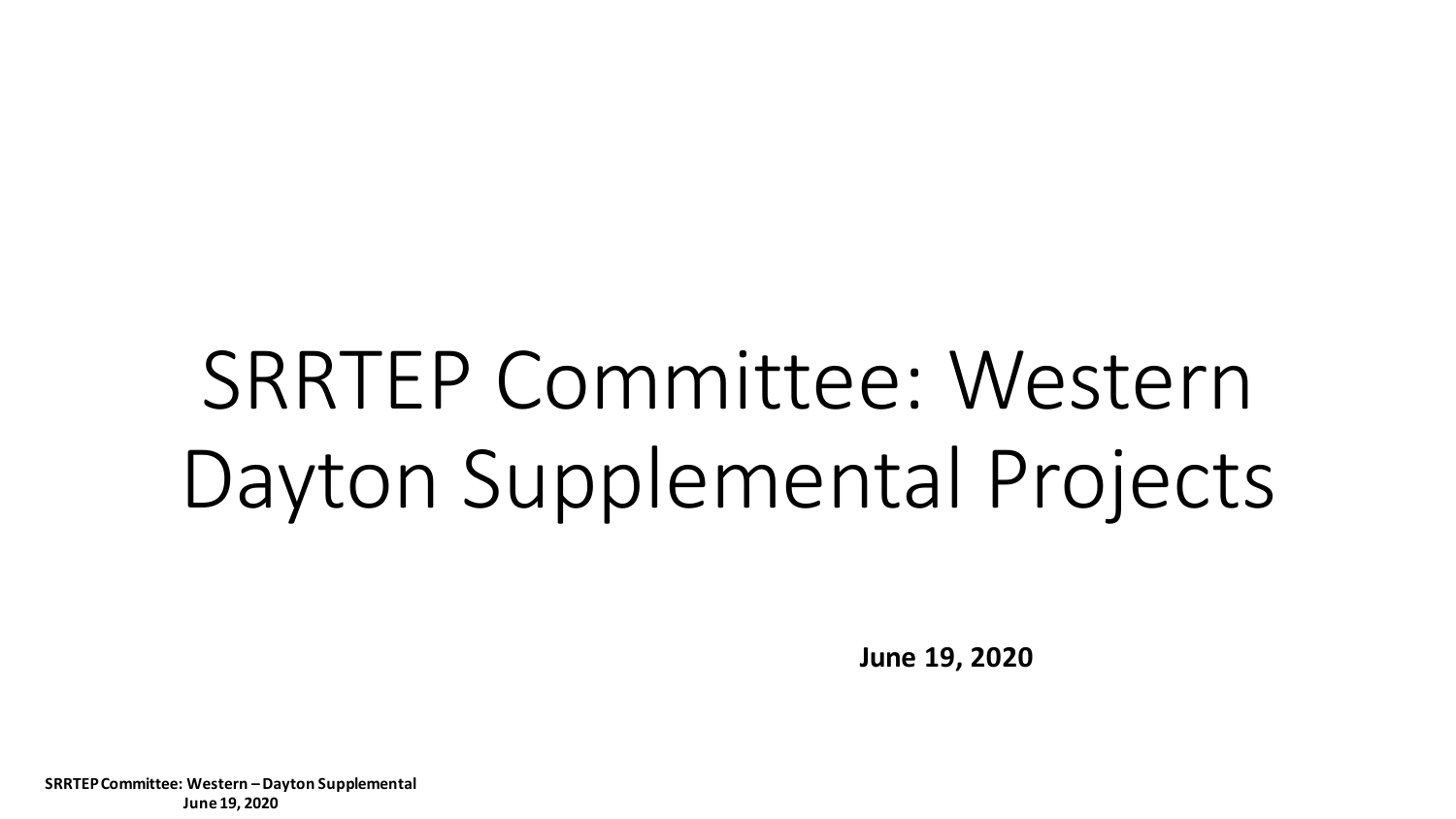# Solutions

Stakeholders must submit any comments within 10 days of this meeting in order to provide time necessary to consider these comments prior to the next phase of the M-3 process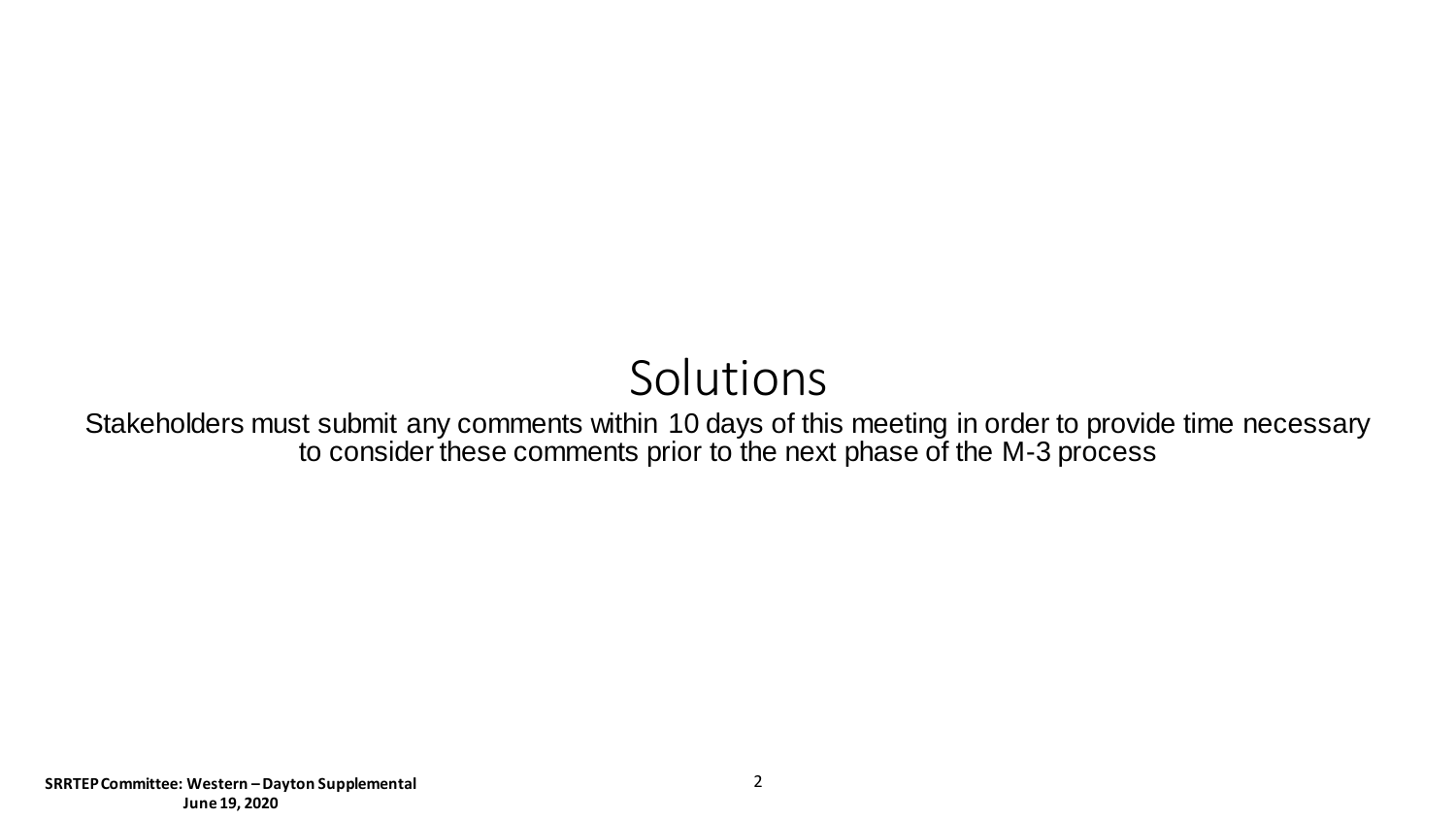

**Need Number:** Dayton-2020-007 **Process Stage:**Needs Meeting **Date:** 6/19/2020

#### **Supplemental Project Driver(s):**

System Configuration Improvements Operational Performance

#### **Specific Assumption Reference(s):**

DP&L 2020 RTEP Assumptions, Slide 5

#### **Problem Statement:**

- The Bellefontaine-Blue Jacket-Indian Lake 6648 69kV transmission line is a 16 mile three-terminal line located in Logan County, Ohio. The line features wooden cross-arm and post construction designs.
- The 6648 line provides service to customers served at 7 different substations: Indian Lake (DP&L), Huntsville (DP&L), Harrison (Logan REA), HBD Thermoid (DP&L), AGC Automotive (DP&L), Bellefontaine (DP&L), and Blue Jacket (DP&L).
	- A fault on 6648 results in at least a momentary outage on 9 distribution transformers, 35MW of load, and possible sustained outages to the multitude of customers served from the line.
	- Also, an outage on 6648 between the Blue Jacket tap and Harrison (Logan REA) will make the remaining circuit radial that provides service to Honda Transmission (Logan REA) and 10 other points of delivery served from the 6631 line in this configuration.
- The 6648 line has experienced 1 permanent and 3 momentary outages since 2017. The permanent outage was caused by a tree outside of the right of way and the momentary outages were caused by lightning, an issue on the distribution underbuild, and a failed piece of equipment during switching.
- The 6648 line serves approximately 35MW of load and has 16 miles of exposure (560MW-mile), although the line has performed well, there is significant exposure on this circuit that must be reduced to ensure long-term reliability.
- Immediately east of Indian Lake substation, the 6648 line crosses a low-lying area for approximately 0.75 miles. For several months of the year, structures are in standing water.
- Circuit 6906 is a radial line 2.0 mile long radial line connecting Indian Lake to a large industrial load (23 MW).

### **Model: 2019 RTEP Series, 2024 Summer Case**

## Dayton Transmission Zone M-3 Process Russells Point, Ohio



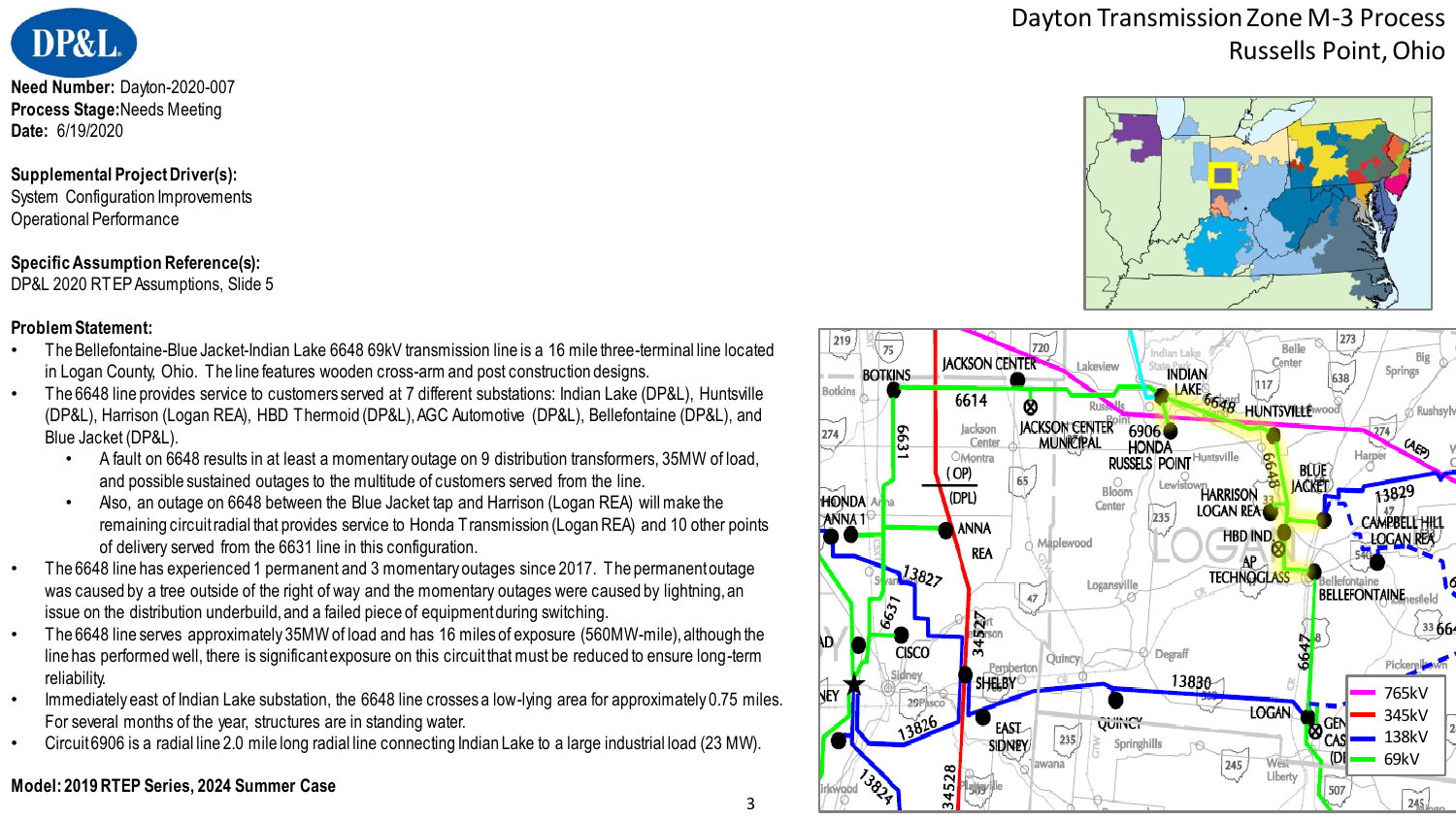# Appendix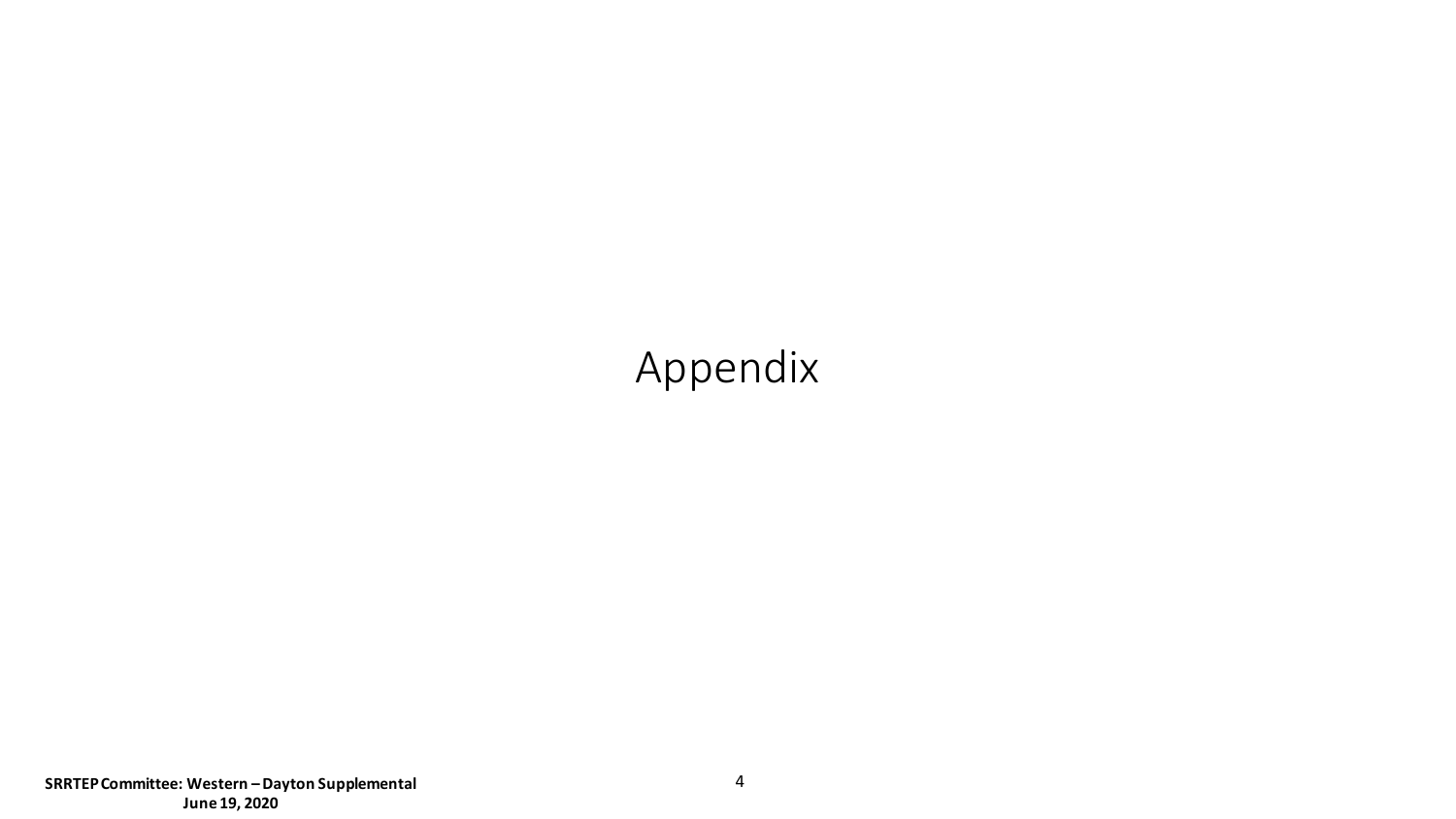# High Level M-3 Meeting Schedule

Activity **Timing** 

TOs and Stakeholders Post Needs Meeting slides 10 days before Needs Meeting

Stakeholder comments 10 days after Needs Meeting

Assumptions

Activity **Timing** Posting of TO Assumptions Meeting information 20 days before Assumptions Meeting Stakeholder comments 10 days after Assumptions Meeting

### Needs

### **Solutions**

Submission of Supplemental Projects & Local Plan

| <b>Activity</b>                                    | Timing                           |
|----------------------------------------------------|----------------------------------|
| TOs and Stakeholders Post Solutions Meeting slides | 10 days before Solutions Meeting |
| Stakeholder comments                               | 10 days after Solutions Meeting  |

| <b>Activity</b>                                       | Timing                                                                                         |
|-------------------------------------------------------|------------------------------------------------------------------------------------------------|
| Do No Harm (DNH) analysis for selected solution       | Prior to posting selected solution                                                             |
| Post selected solution(s)                             | Following completion of DNH analysis                                                           |
| Stakeholder comments                                  | 10 days prior to Local Plan Submission for integration into RTEP                               |
| Local Plan submitted to PJM for integration into RTEP | Following review and consideration of comments received after<br>posting of selected solutions |